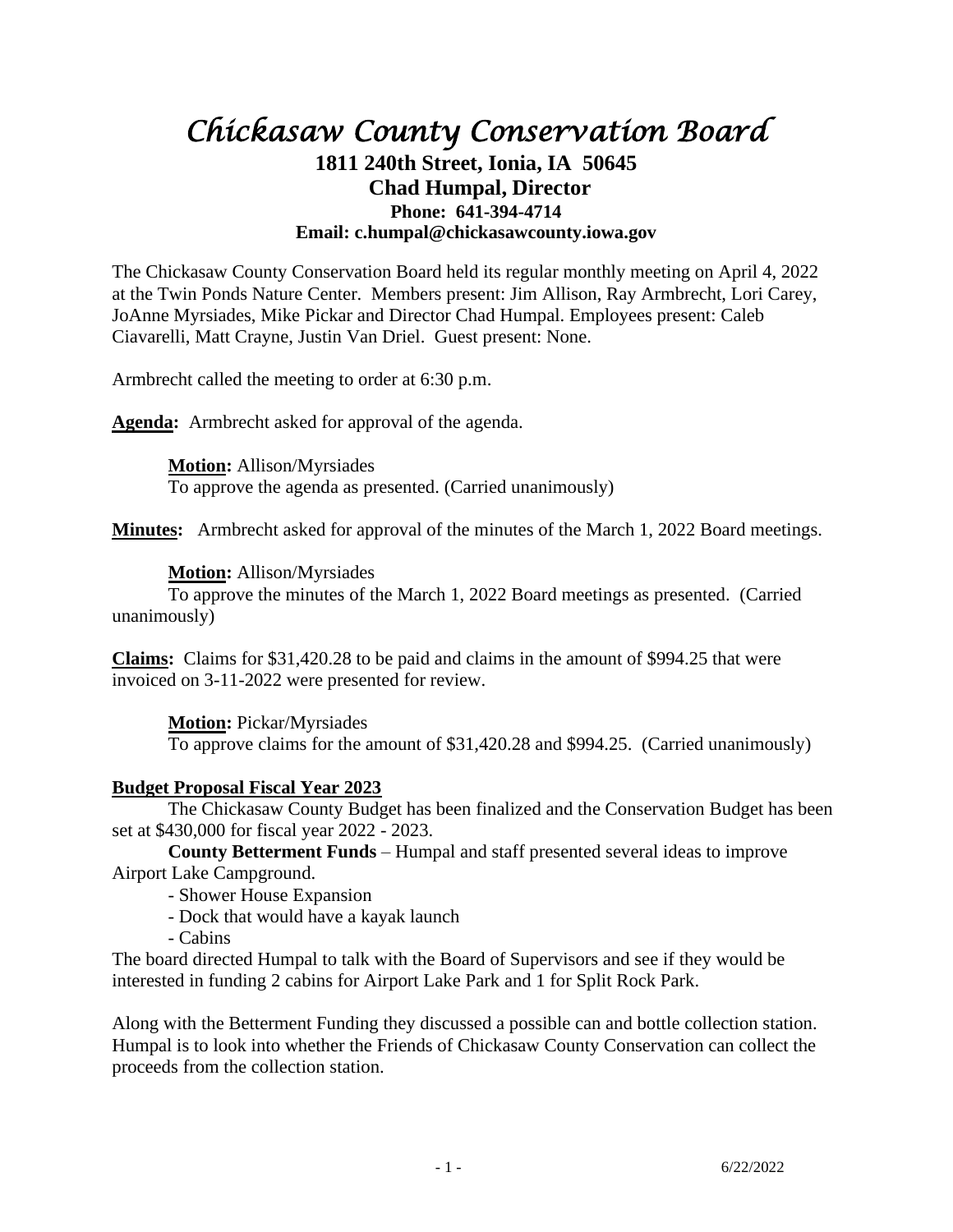Sales of firewood in the campgrounds were also discussed. Board directed Humpal to talk to the Supervisors and see they could come to an agreement on how they would handle the potential income of firewood sales. Conservation Board would like to see that money come back into the Conservation Budget or possibly run it through the Friends of Chickasaw County Organization.

# **RAGBRAI**

The RAGBRAI 2022 route has been set to go through Chickasaw County. Humpal talked to the Board of Supervisors and they feel it is in the best interest of the county to not allow venders in our parks for this event.

# **Motion:** Carey/Myrsiades

To not allow venders to use Chickasaw County Parks for RAGBRAI 2022. (Carried unanimously)

# **Possible land Acquisitions**

**- Koenigsfeld property –** The Iowa Natural Heritage Foundation closed on the Koenigsfeld property on March 30, 2022. It is roughly 205 acres, 2 miles East of Ionia. The Heritage foundation is working on the final appraisal. After they have the final appraisal, Ross Baxter from the Iowa Natural Heritage Foundation and Humpal will work together to secure funding for the property.

**- Island across from Howards Woods** – Rick Johnson of the Carville Cabin Homeowners Association called and wanted to start a conversation to see if the Conservation Board would be interested in acquiring the island across from Howards Woods. Board was not excited about adding property that was in Floyd County. They want to see if the Carville Association wants to pursue this any further before they are to make any final decisions.

# **Twin Ponds Nature Center Building Repairs**

The Board looked at an area that water leaks into the basement of the Nature Center when there is a significant amount of rainfall. Staff is going to see if they can get someone to run a camera through the electrical conduit to see if they can find any breaks in the electrical conduit.

# **DISCUSS CONTINUING PROJECTS AND DEPARTMENT UPDATES**

Heat Pump TPNC

Heat pump has been installed

# Bypass Basin Master Plan

Plan as discussed at March 1, 2022 meeting was submitted to Ritland and Kuiper for final draft

# Nature Center Bear/Bison Display

Robin has finished the display and submitted final invoice for \$9385.00. Total billing was \$385.00 more than proposed. This was due to higher costs of materials.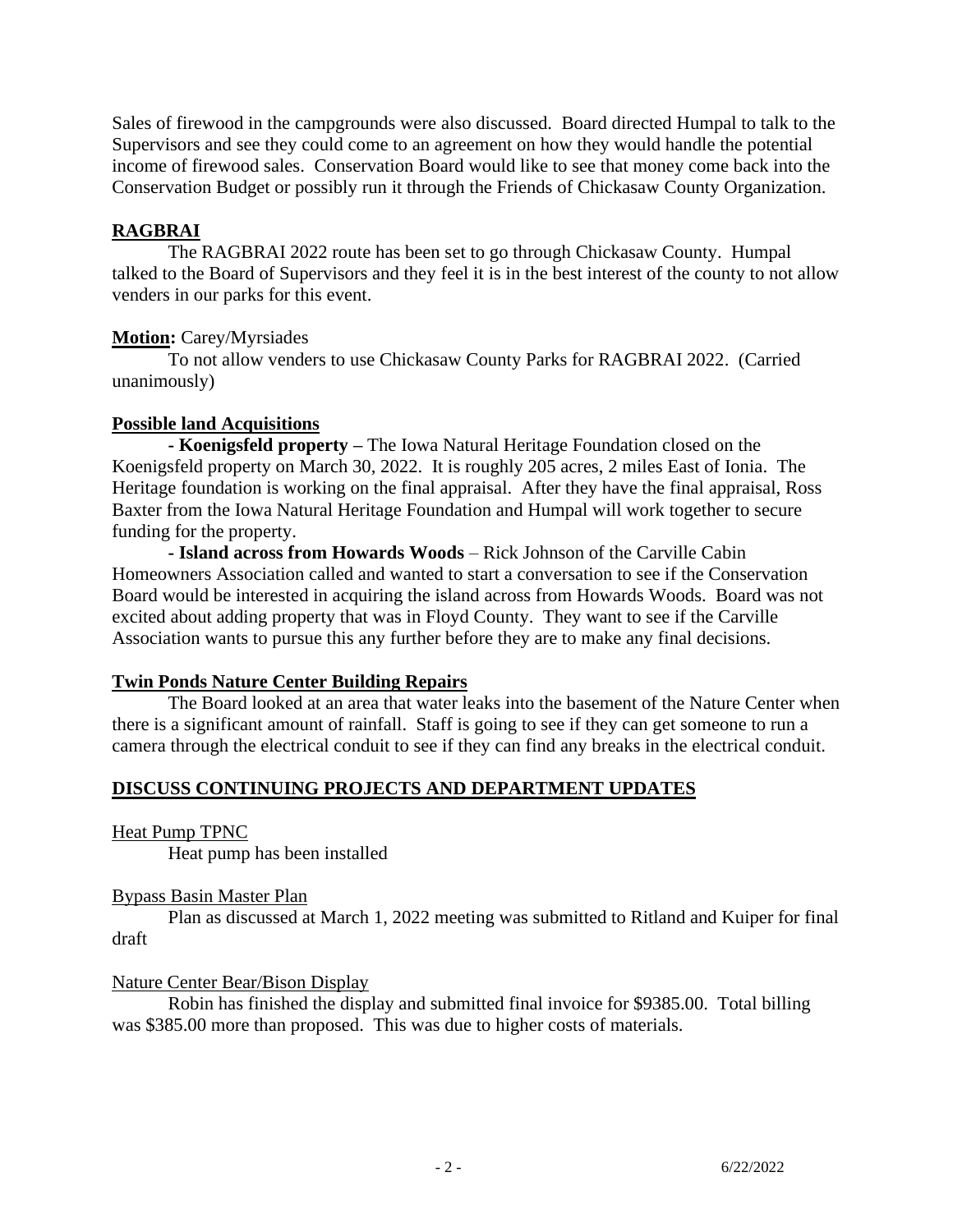Humpal asked if the staff could proceed with the development of the Nature Center Displays. He thinks that the next step would be to have the ceiling of the main display room painted. The painting would look like it was blue sky with birds and clouds mixed in. Board was okay with this as the next step. Humpal and Staff will get the board better numbers on the project at a later date. No time frame was established on when they would start the next project.

#### Tractor Rental

The tractor was picked up from Red Power on March 22. Rental runs to November 30, 2022. Price was for \$2500.00 for 249 hours

#### Timber Stand Improvement

Ciavarelli and VanDriel have been removing trees and burning.

Haus Park Vortex Weir Nothing to report at this time

#### New Conservation Website

Conservation staff has been given the first look at the website and asked to make any corrections they see at this time.

#### Discuss Roof on Pump House at Split Rock

Update from Armbrecht – The Club that Armbrecht was working with has come up with another project for the season. They didn't think they would work on the roof at this time. Roof will be put on hold at this time

# Seasonal Conservation Aide Position

The job has been posted open until filled. (4 applications at this time) Humpal is hoping to have someone hired by the end of the week.

#### **Discuss Future agenda Items**

No future agenda items were discussed

# **Crayne Report**

Office; feed animals and feeders; worked on cross country skis; checked Kestrel and Bluebird houses; Cleaned NC; Set up for Hunter Ed workshop; IAN; NASP at Sumner Fred Middle School; Hunter ED in Boyd; Fletched arrows; GPS Program.

# **Ciavarelli Report**

Made sign frame for Airport Lake; TSI work at TPNC; Fixed Hydraulic leak on skid; Took load of tires and TVs to FMC Landfill; Put new tires on 2500 Chevy; mowed food plots; took snowplow off truck; washed skid and dropped off to get serviced; Burned ditch at TPNC; burned at LWWA; Pesticide applicators test; s190 – 130 Wildland fire training; Hunter Ed in Boyd; picked up trash Chickasaw.